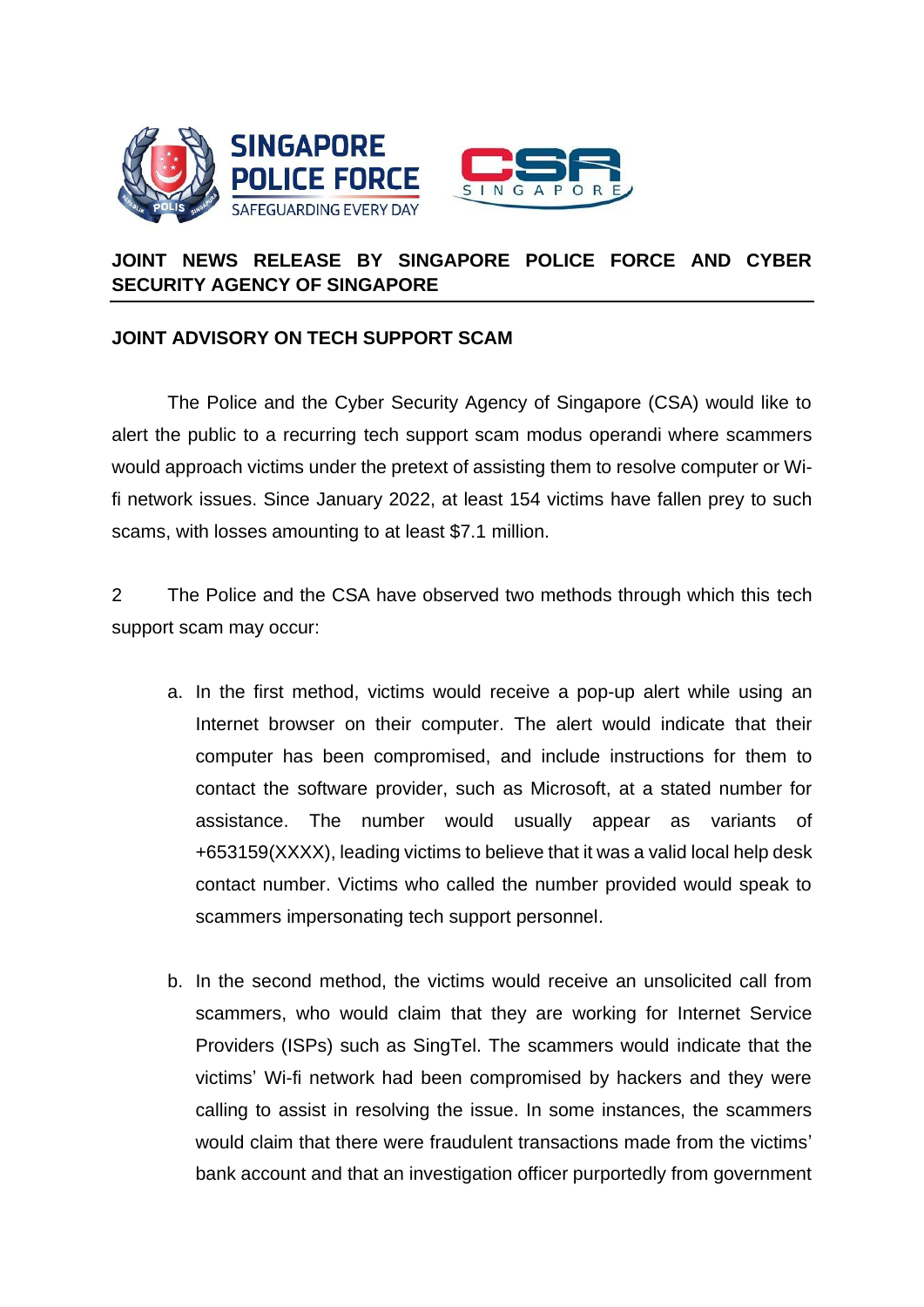agencies such as the CSA or Police was investigating the incident. In such cases, the scammers might also send fake verification emails from spoofed email accounts such as "investigation@csa.gov.sg" to the victims.

3 In both methods, the scammers would request the victims to download a remote access application, such as Teamviewer, Ultraviewer, or AnyDesk. Under the pretext of resolving the issue, the scammers would instruct the victims to log into their Internet banking account, and provide their credit or debit card details and One-Time Password. Thereafter, utilising the remote access, the scammers would then transfer funds from the victims' bank accounts or make fraudulent charges to the victims' credit or debit card.

4 In another method of operation, the victims would be directed to scan a Singpass QR code on a phishing website with their Singpass app, claiming it was part of the verification process. By scanning the QR code and authorising the transaction, the victims would unintentionally give the scammers access to create cryptocurrency wallets with their details. These cryptocurrency wallets would later be used by scammers to facilitate the flow of illicit proceeds.

5 The Police and CSA would like to remind the public that no telecommunications service provider or government agency will request for your personal details, access to your online bank account over the phone or through automated voice machines, or ask for payment for services rendered.

6 We would like to advise members of the public to take these immediate steps if you believe you have fallen prey to such scams:

- a. Uninstall any software that you have installed at the instructions of the scammers;
- b. Log off and turn off your computer to limit any further activities that the scammers can execute;
- c. Report the incident to your bank to halt further activities relating to your bank accounts;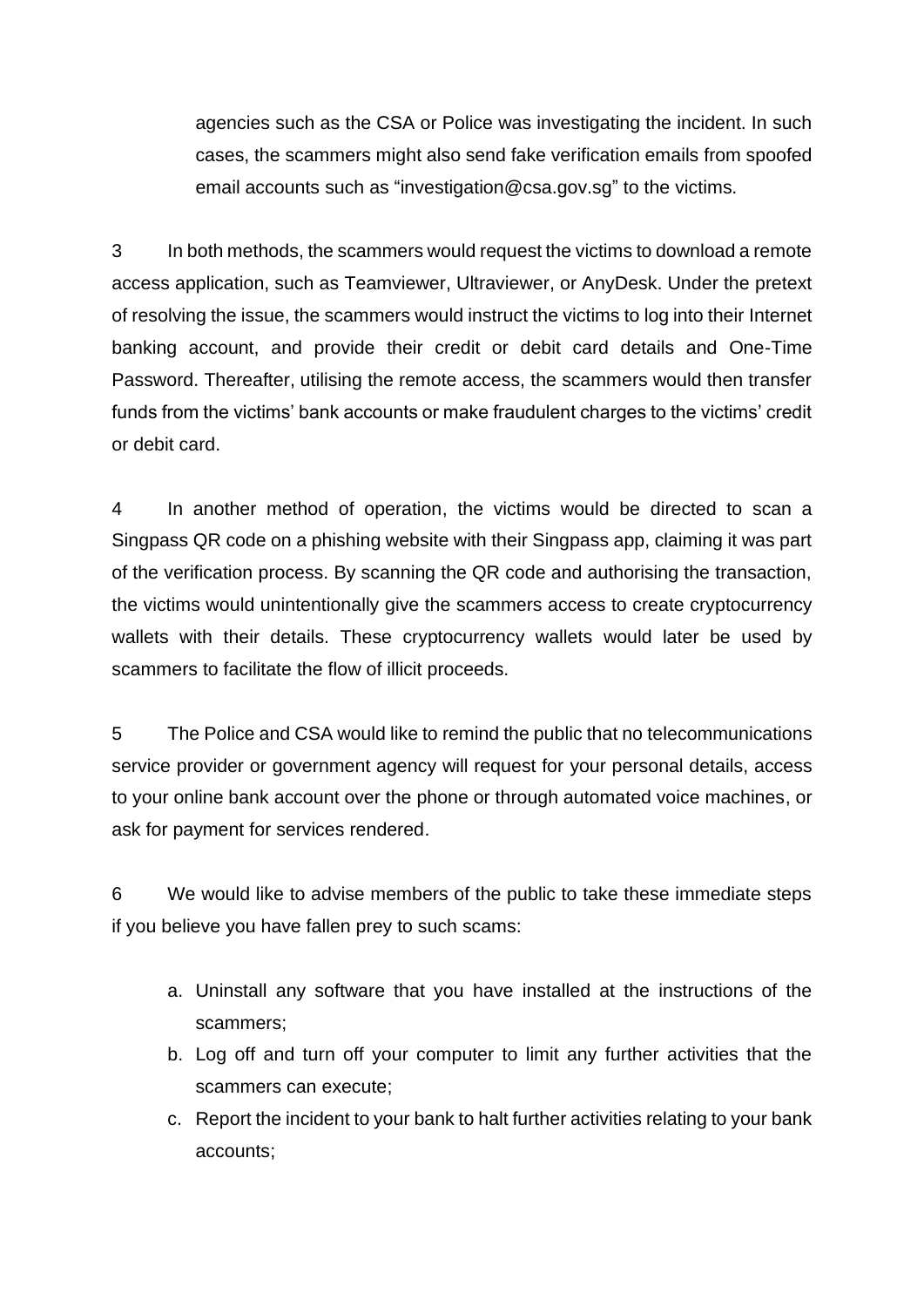- d. Change your Internet banking credentials and remove any unauthorised payees who may have been added to your bank accounts, and
- e. Report the matter to the Police.

7 Members of the public are also reminded to stay vigilant and adopt these preventive measures:

- a. Ignore such calls and the caller's instructions. The '+' sign prefix indicates that it is an international incoming call. Domestic calls will not display the '+' sign prefix.
- b. Do not panic and do not follow instructions to install applications, type commands into your computer or log onto your Internet banking accounts.
- c. When in doubt, always call the official hotline of your software provider, telecommunications service provider or government agency to verify whether the information you have received is sent by the organisation and if the transaction involves authentication using Singpass.
- d. When logging in to a digital service with your Singpass app, ensure that the domain URL displayed on your Singpass app's consent page matches that on your browser before proceeding. If not, do not tap on the 'Log In' button on the consent screen.
- e. Never allow others to watch you enter your personal particulars, bank login details, or Singpass ID, passwords and Two-Factor Authentication (2FA) details such as SMS-One-Time-Pin and Singpass passcode.
- f. Report any fraudulent activity in your bank account to your bank immediately.

8 For issues relating to Singpass, you may contact the Singpass helpdesk at 6335-3533 or support@singpass.gov.sg for assistance. You may also take these steps if you suspect that your Singpass account has been compromised:

- a. Reset your Singpass password at go.gov.sg/reset-sp-pw, and
- b. Check your Singpass transaction history<sup>1</sup> for any suspicious activities.

<sup>&</sup>lt;sup>1</sup> Follow these steps to check your Singpass transaction history: Step 1: Visit the Singpass website and log in to your Singpass account Step 2: Select 'View History'